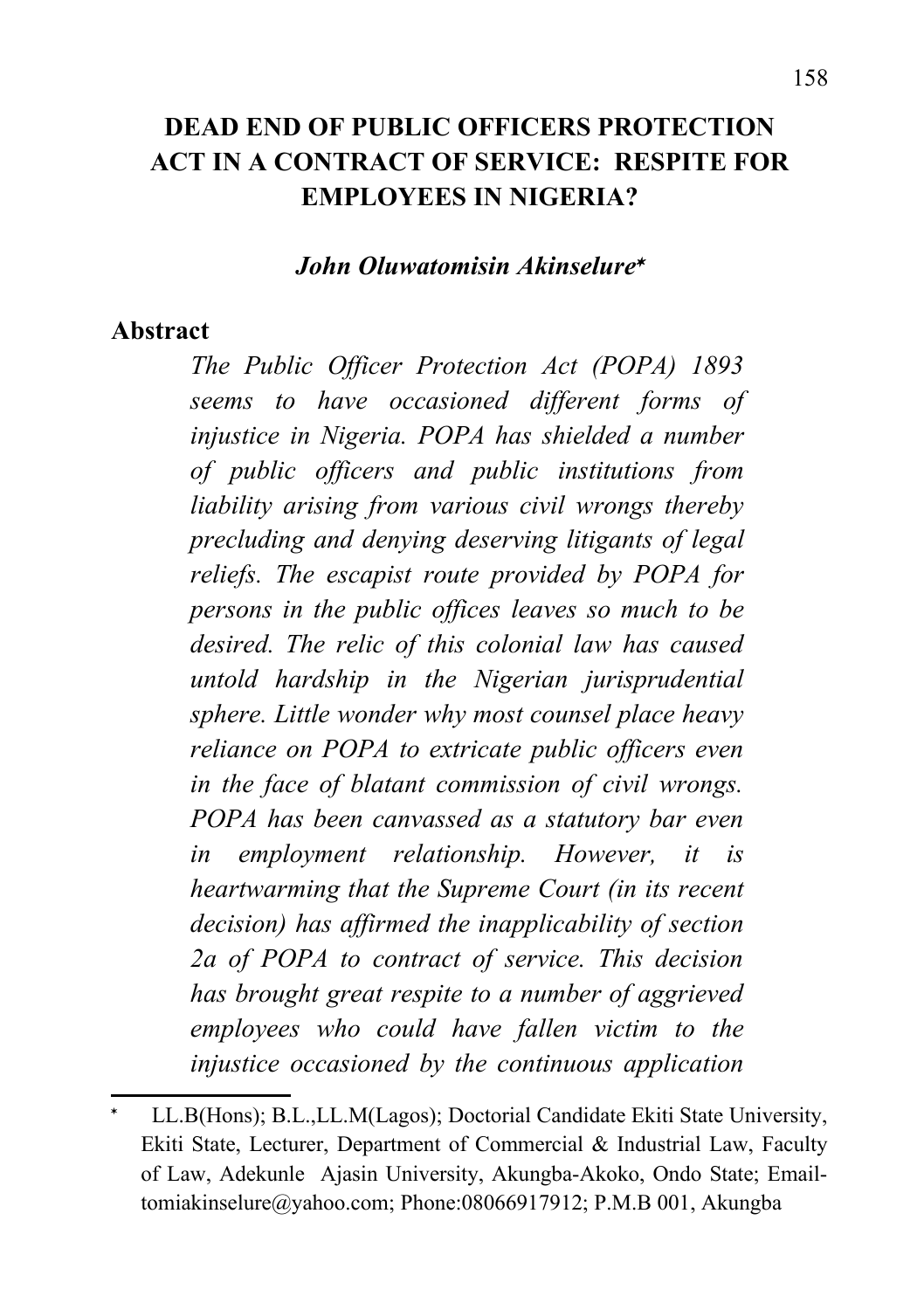*DELSU Law Review Vol. 7 2021* 159<br>*DELSU Law Review Vol. 7 2021* 159 *decision in National Revenue Mobilization Allocation and Fiscal Commission v. Ajibola Johnson & 10 Ors and a number of other case laws that have dealt a serious blow to the application of POPA in a contract of service. Primary and Secondary materials were consulted in this work. The work concludes that an outright repeal of POPA is not only desirable in employment relationship but also in other similar commercial transactions which involve public officers and governmental agencies.*

**Keywords:** Public Officer Protection Act, Employment, Contract of Service, Employee, Workers

### **1. Introduction**

The Public Officer Protection Act 1893 (herein referred to as POPA) is a vestige of colonial legislation. This Legislation seems to have done more harm than good especially for former employees seeking to claim some legal reliefs from their erstwhile employers.<sup>[1](#page-1-0)</sup> POPA was enacted to provide protection against actions of public officers and institutions acting in the execution of public duties by entrenching a three-month limitation period for action against public officers in the performance of their obligations.<sup>[2](#page-1-1)</sup> However, many meritorious cases have been lost technically because of the continued application of POPA<sup>3</sup>. In the past, employees who were even in a contract of service had no legal remedy because they

<span id="page-1-0"></span><sup>1</sup>  *Olugbenga Jay Oguntawase v. University of Lagos*, Unreported Suit No. NICN/LA/499/2017

<span id="page-1-1"></span><sup>2</sup> See POPA, Cap P. 41LFN, 2004, S 2(a); See also *Ekeogu v. Aliri* (1991) 3 NWLR (Pt. 179) 258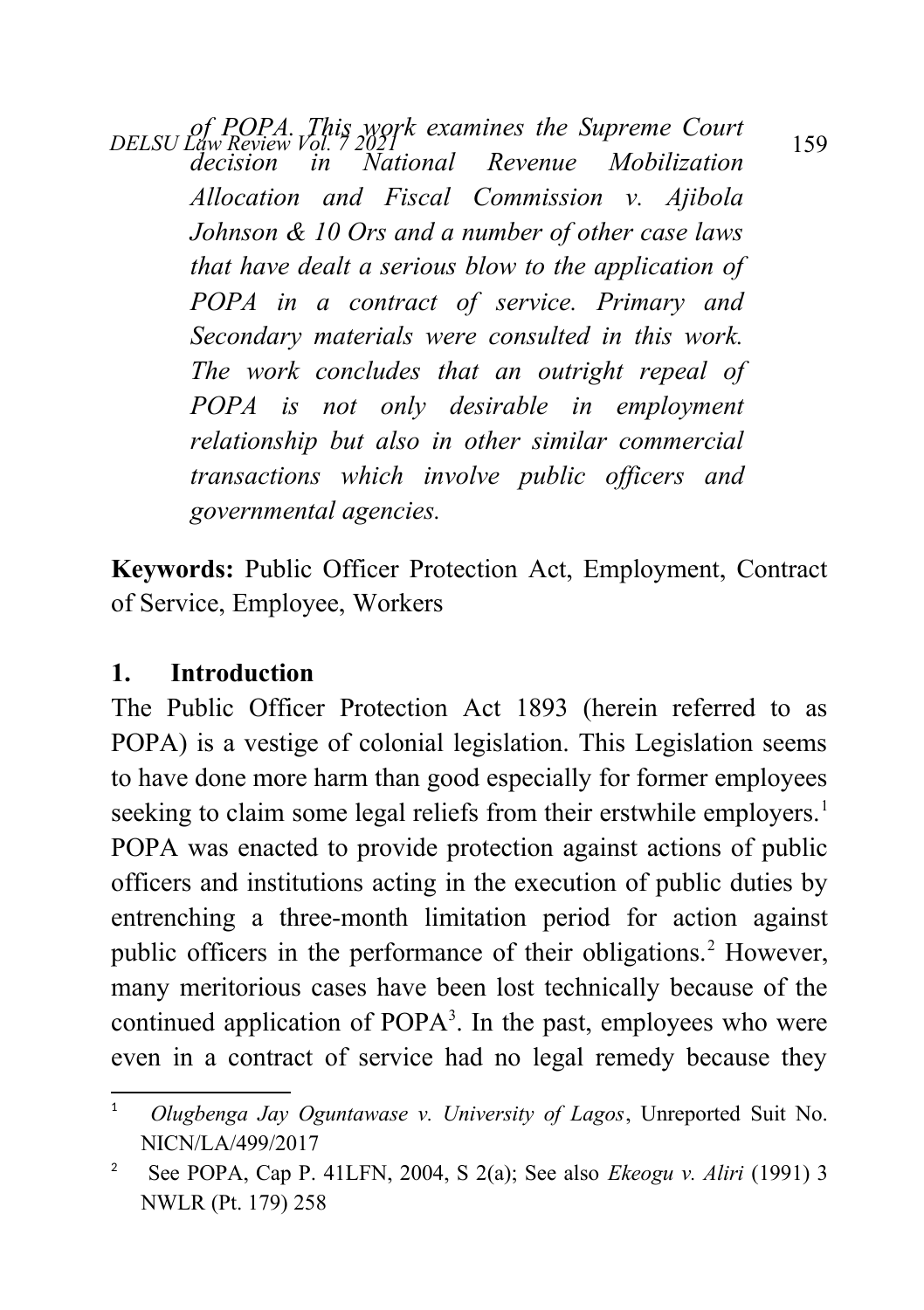were caught up by the statutory bar foisted by POPA.<sup>[4](#page-2-0)</sup> Although the rationale behind the retention of POPA is beneficial as it protects public officers from being harassed by frivolous litigation by ensuring that parties who claim to have suffered legal injury act timeously.<sup>[5](#page-2-1)</sup> But it has been observed that on some occasions, grave injustice is melted on litigants including employees who though have genuine causes of action, are left without remedies, even in cases where the delay was not intentional.<sup>[6](#page-2-2)</sup> The POPA seems to be providing an undeserved shield for public officers against ordinary citizens thereby depriving the citizenry of the opportunity to ventilate their grievances particularly in cases of infraction of their entitlement and constitutional right.<sup>[7](#page-2-3)</sup> This position still stood even in cases of master-servant employment relationship.<sup>[8](#page-2-4)</sup>

But thankfully the Supreme Court has impeached this position in respect of employment relationship which has all the indices of contract of services.<sup>[9](#page-2-5)</sup> This work is divided into five parts. Part I is a general introduction. Part II explores the cardinal distinctions between contract of service and contract for service by reiterating some legal theories. Part III examines the recent onslaught on

- <span id="page-2-2"></span>6 Ibid
- <span id="page-2-3"></span>7 See the opinion of Denton-West JCA in *Nwaka v. Head of Service, Ebonyi State* (2008) 3 NWLR (pt. 1073) 156 at 163
- <span id="page-2-4"></span>8 See *Adigun v. Ayinde* (supra); See also *Olugbenga Jay Oguntuwase v. University of Lagos* (supra)
- <span id="page-2-5"></span><sup>9</sup> *National Revenue Mobilization Allocation & Fiscal Commission v. Johnson* (2019) 2.N.W.L.R. (pt. 1656) 193 at 247

<sup>3</sup> *Ekeogu v. Aliri* (supra); See also *Adigun v. Ayinde* (1991) 8 NWLR (PT. 313)516

<span id="page-2-0"></span><sup>4</sup> *Adigun v. Ayinde* (supra)

<span id="page-2-1"></span><sup>5</sup> A. Odusote, 'The Nigerian Public Officers Protection Act; An Anachronistic Legislation Yearning for Reforms' (2019) 9(1) *Journal of Public Administration & Government*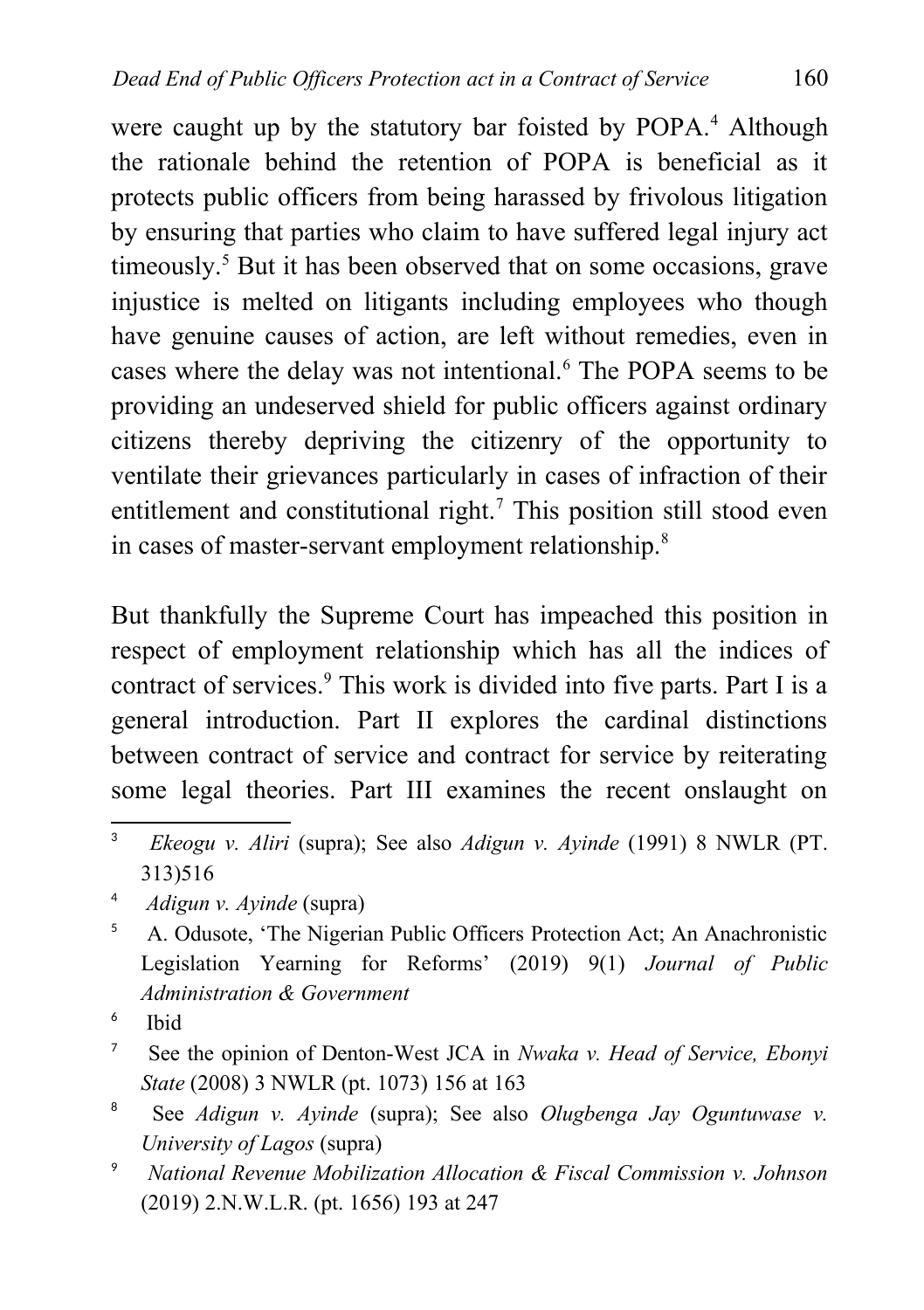POPA by the Supreme Court especially as it relates to non<br>*DELSU Law Review Vol. 7 2021* applicability of POPA to the contract of service. Part IV discusses the injustice and statutory exceptions of POPA. Part V is a general conclusion and recommendation.

# **2. Cardinal Distinctions between Contract of Service and Contract for Service**

In modern time, employment relationship arises from a contract, that is, an enforceable agreement between one person who offers his services or labour to another in return for payment. It has been observed that distinct relationships could arise in an employment sphere.<sup>[10](#page-3-0)</sup> In cases where the essential features of an employeremployee relationship exist, it is easy to categorize such relationship as a contract of service. Some fundamental characteristics of a contract of service include: an obligation by the employer to employ a man and to pay him an agreed or proper wage<sup>[11](#page-3-1)</sup>, a right to control his services and the manner in which he performs them and to dismiss him if reasonable cause is shown.<sup>[12](#page-3-2)</sup> From the workman's perspective, he must comply with all reasonable instructions, present himself for work at an agreed hour<sup>[13](#page-3-3)</sup> and must also continue to work for the agreed period and will be guilty of breach of contract if he refuses to perform these obligations.[14](#page-3-4)

There may be challenges when the features which establish a contract of service are absent. In such case, one may be tempted to

<span id="page-3-1"></span><sup>11</sup> See the Labour Act,  $1974$ ; S.15

<span id="page-3-0"></span><sup>10</sup> E.E. Uvieghara, *Labour Law in Nigeria* (Malthouse Press Limited, 2001) p. 3-11

<span id="page-3-2"></span> $12$  Ibid; S. 11(1)(5)

<span id="page-3-3"></span> $13$  Ibid: S. 13

<span id="page-3-4"></span><sup>14</sup> Per Romer L.J. in *Denham v. Midland Employers Mutual Assurance Ltd*. (1955) 2QB437,446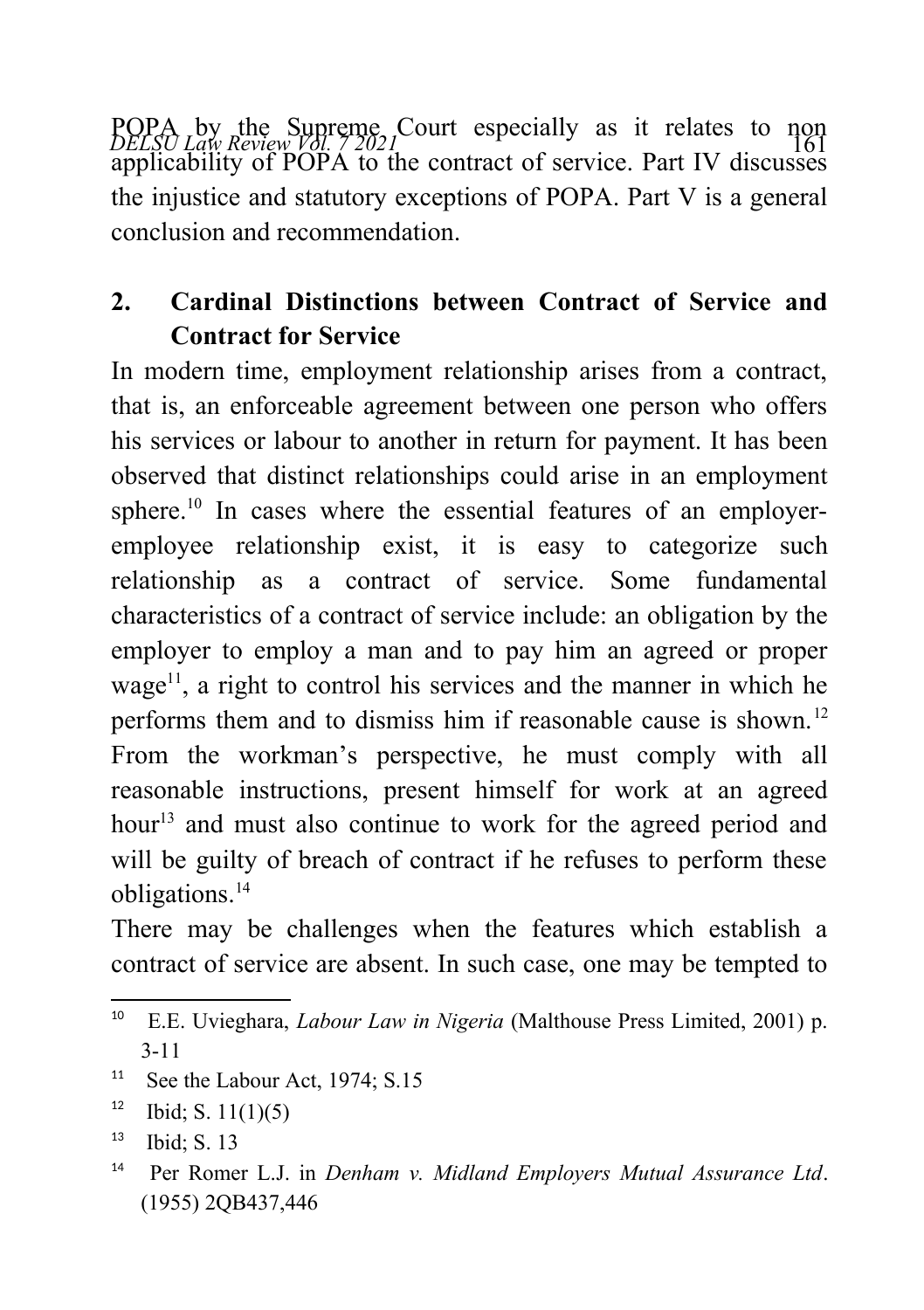classify such condition as a contract for service. There seems to be a slight difference between a contract of service and contract for service. In most contract for service, the employee is generally entitled to some social welfare scheme (such as pension, gratuity, insurance and paid annual leave) but person under a contract for service may not be entitled to them. A number of tests<sup>[15](#page-4-0)</sup> have been propounded to determine whether a person is under a contract of service or a contract for service. It has been suggested that the 'Control Test' is most suitable in reaching a decision as to whether the employment is a contract of service or a contract for service.<sup>[16](#page-4-1)</sup> This opinion is no longer tenable as it is possible for an employer to exercise control over his employee, yet the employee may not be under a contract of service. As such, the inadequacy of the control test led to the development of other relevant tests such as: the Organization or Integration test<sup>[17](#page-4-2)</sup>; the Multiple test which is also referred to as the 'mixed' test<sup>[18](#page-4-3)</sup>. The multiple test was adopted by Mackenna J. in *Ready Mixed Concrete (South East) ltd. v. Min. of Pension and National Insurance*[19](#page-4-4) where the learned Judge posited thus:

> A contract of service exists if the following three conditions are fulfilled:

<span id="page-4-0"></span><sup>15</sup> See E.E. Uvieghara, (n.10)

<span id="page-4-1"></span><sup>16</sup> S. Jain, 'Contract of Service and Contract for Service' (2003) 8(2) *SCC Journal*

<span id="page-4-2"></span><sup>&</sup>lt;sup>17</sup> This test seeks to ascertain whether the workman is employed as part of the business, and whether his work is an integral part of the business or it is only an accessory to it. If the work is integral, then it is a contract of service; otherwise it is a contract for service (if it is only an accessory to the main work)

<span id="page-4-3"></span><sup>18</sup> See C.K. Agomo, *Nigerian Employment and Labour Relations Law and Practice* (Concept Publications Limited, 2011) pp. 61-67

<span id="page-4-4"></span><sup>19</sup> [1968] 1 All E.R. 433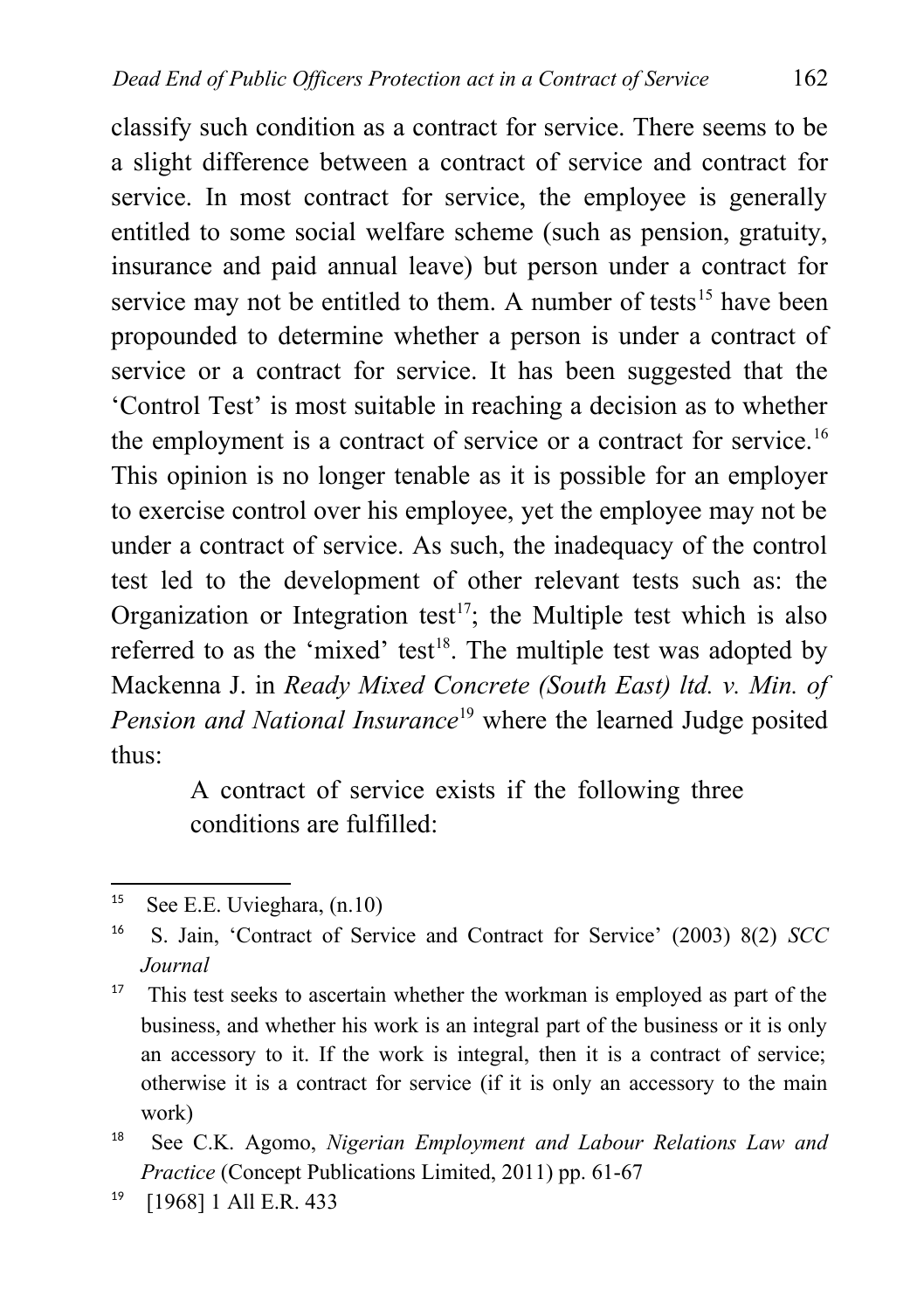*DELSU Law Review Vol. 7 2021*<br>163 wage or other remuneration, he will provide his work and skill in the performance of some service for his master,

- (ii) he agrees expressly or impliedly, that in performance of that service, he will be subject to the other's control in a sufficient degree to make that other master;
- (iii) the other provisions of the contract are consistent with it being a contract of service.<sup>[20](#page-5-0)</sup>

In spite of the foregoing, the multiple test still as its own inadequacy. On the challenge pose by differentiating between a contract of service and a contract for service<sup>[21](#page-5-1)</sup>, a revered Jurist<sup>[22](#page-5-2)</sup> clearly observed that 'it is often easy to recognized a contract of service when you see it but difficult to say wherein the difference lies.' In enunciating the core distinctions between a contract of service and a contract for service, the Nigerian Supreme Court in Shena Security Ltd. v. Afropak (Nig.) Ltd. and 2 Ors,<sup>[23](#page-5-3)</sup> postulated that:

> Where there is a dispute as to which kind of contract the parties enter, there are factors which usually guide a court to arrive at a right conclusion. For instance:

(a) If payments are made by way of "wage" or "salaries", this is indicative that the contract

<span id="page-5-0"></span><sup>&</sup>lt;sup>20</sup> Supra $(n. 19)$ 

<span id="page-5-1"></span><sup>&</sup>lt;sup>21</sup> Contract for service are often referred to as an independent contractor

<span id="page-5-2"></span><sup>22</sup> See Denning L.J. in *Stevenson, Jordan & Harrison Ltd. v. Macdonald and Evans* [1952] 1 T.L.R. 101

<span id="page-5-3"></span><sup>23</sup> (2008) 6CLRNI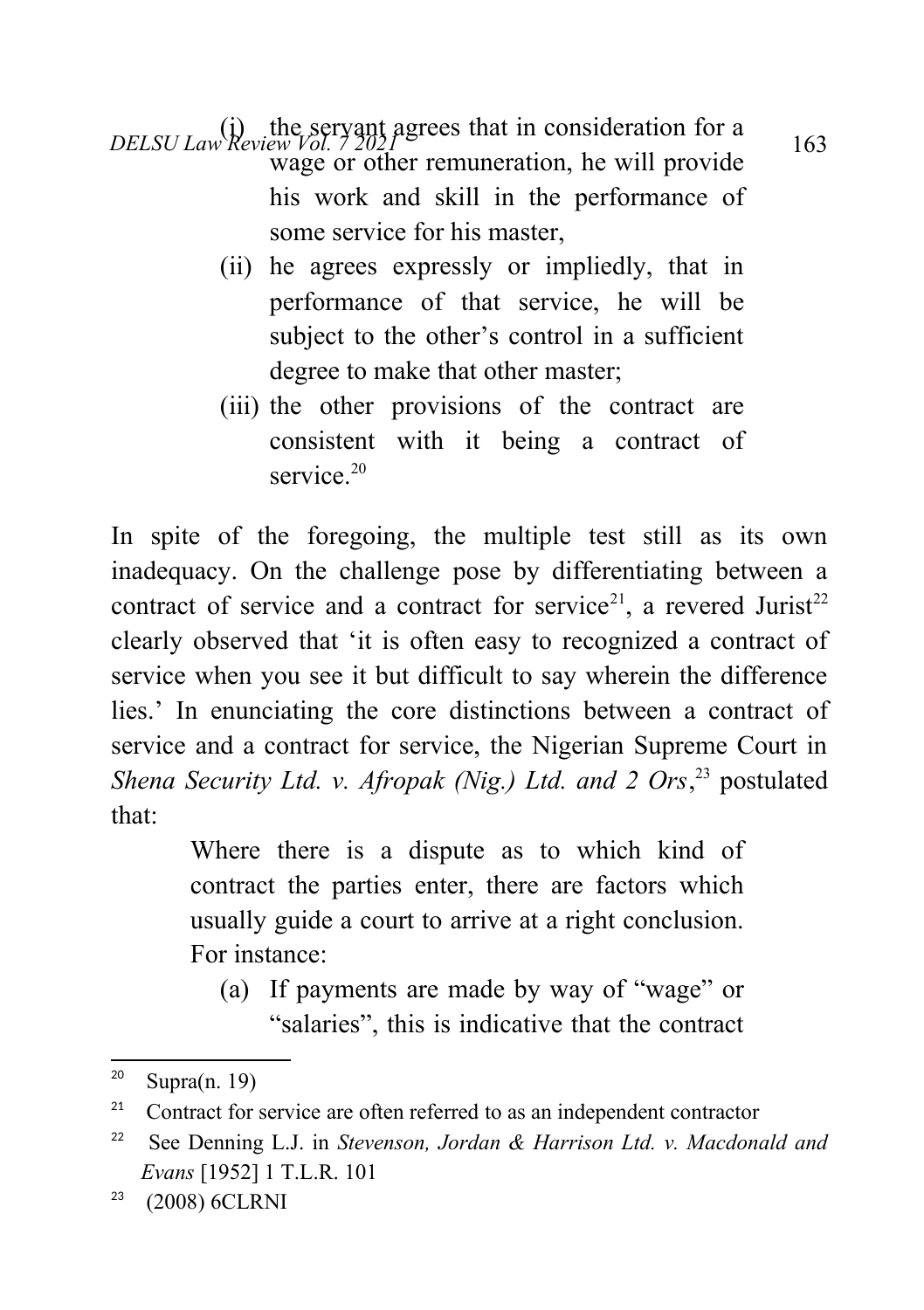is one of service. If it is for service, the independent contractor gets his payment by way of "fees". In a like manner, where payment is by way of commission only or on the completion of the job that indicates that the contract is for service.

- (b) Where the employer supplies the tools and other capital equipment, there is a strong likelihood that the contract is that of employment or of service. But where the person engaged has to invest and provide capital for the work to progress that indicates that it is a contract for service.
- (c) In a contract of service/employment, it is inconsistent for an employee to delegate his duties under the contract. Thus, where the contract allows a person to delegate his duties thereunder, it becomes a contract for service.
- (d) Where the hours of work are not fixed, it is not a contract of employment/of service.
- (e) It is fatal to the existence of a contract of employment/of service that the work is not carried out on the employer's premises. However, a contract which allows the work to be carried outside the employer's premises is more likely to be a contract for service.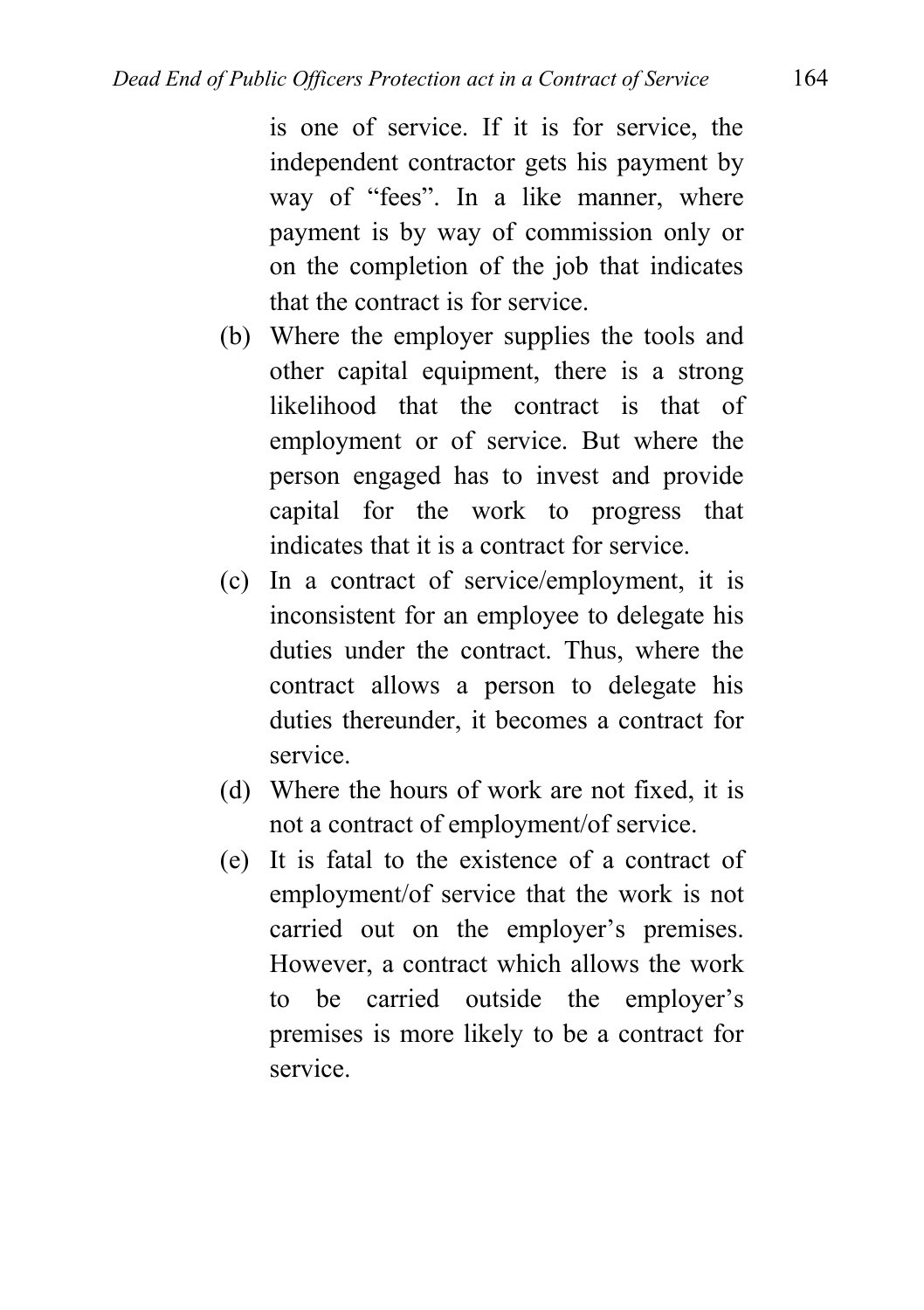*DELSU Law Review Vol.* 7 2021 office accommodation and a 165 secretary are provided by the employer, it is a contract of service/of employment.<sup>[24](#page-7-0)</sup>

These factors itemized by the learned Justices of the apex court, appear to constitute the different tests usually applied to distinguish between a contract for service and a contract of service. It is submitted that there is no universally acceptable 'single' test that will suffice for all situations.<sup>[25](#page-7-1)</sup> As such, the fact of each case, the intention of the parties goes a long way in determining whether a contract is of service or for service.

# **3. Injustice Occasioned by POPA on Employees under Contract of Service**

Before examining the extent of injustice occasioned by POPA on workers under a contract of service, it is apposite that I briefly discuss the scope and rationale of POPA in Nigeria. Section 2(a) of POPA provides thus:

> Where any action, prosecution, or other proceeding is commenced against any person for any act done in pursuance or execution or intended execution of any Act or Law or of any public duty or authority, or in respect of any alleged neglect or default in the execution of any such Act, Law, duty or authority, the following provisions shall have effect- The action, prosecution, or proceeding shall not lie or be instituted unless it is commenced within three months next after the act, neglect or default complained of or in case of a continuance of

<span id="page-7-0"></span><sup>24</sup> *Shena Security Ltd. v. Afropak (Nig.) Ltd. and 2 Ors* (supra)

<span id="page-7-1"></span><sup>&</sup>lt;sup>25</sup> See C.K. Agomo,  $(n.18)$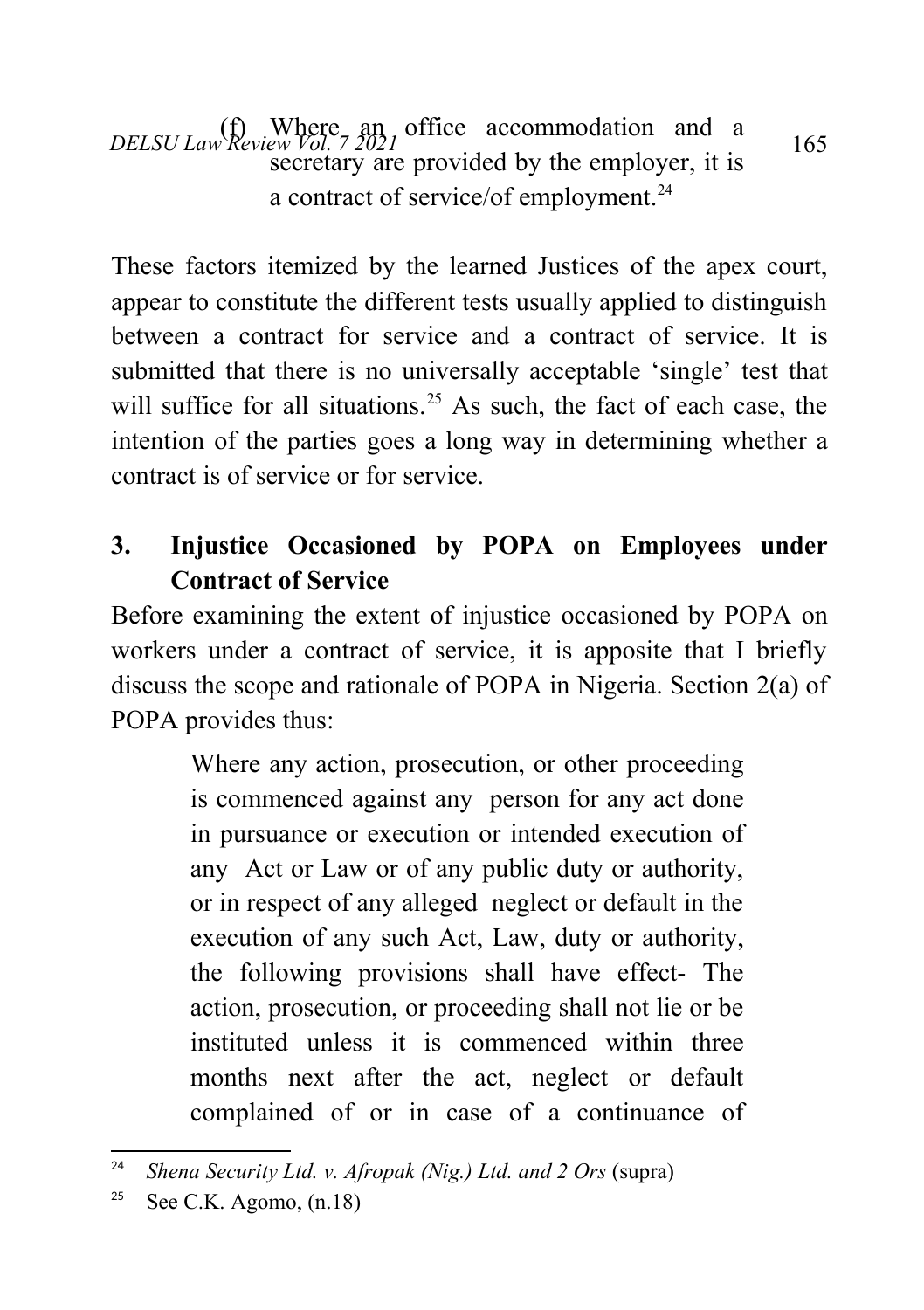damage or injury, within three months next after the ceasing thereof.

The phrase 'any person' referred to in the section above connotes artificial and natural persons.[26](#page-8-0) In other words, the provisions of POPA do not only apply to public officers but also to public institutions, ministries, departments and agencies.<sup>[27](#page-8-1)</sup> In  $Aso gwa$  v. *Chukwu*[28](#page-8-2), the court observed that 'The term Public Officer referred to in the Interpretation Act Cap 149 LFN 1990 can only be described to be referable to those enjoying employments with statutory flavor as reflected in section 318(1) of the 1999 Constitution'. One of rationales behind POPA is predicated on the belief that public institutions may be severely handicapped by having to retain records for longer periods than necessary.<sup>[29](#page-8-3)</sup> So the public policy for the retention of POPA includes among others; storage of documents, records, the management of public officers that are prone to transfers and high turn-over due to disengagement from the civil/public service and the burden of being able to produce documents and personnel to effectively defend "stale claims" commenced against the government.<sup>[30](#page-8-4)</sup> Elucidating clearly on the rationale behind POPA, the Supreme Court in *Ekeogu v. Aliri*[31](#page-8-5) held:

> The Act is designed to protect a public officer against any action, prosecution or other proceeding;

<span id="page-8-0"></span><sup>26</sup> *C.B.N. v. Adedeji* (2004) 13 NWLR (pt. 890) pg 226 at 245

<span id="page-8-1"></span><sup>27</sup> Ibid

<span id="page-8-2"></span><sup>&</sup>lt;sup>28</sup> [2003] 4 NWLR (pt. 811) 540 at 551 per Aboki JCA (CA)

<span id="page-8-3"></span><sup>29</sup> *Rawal v. Rawal* [1990] KLR 275

<span id="page-8-4"></span><sup>30</sup> O. Oyewo, "Sounding the Death Knell of the Public Officer Protection Act/Law in Nigeria" (2016) 4(1) *International Journal of Liberal Arts and Social Science*, 92-106

<span id="page-8-5"></span> $31$  (1991) 3NWLR (pt. 179) 258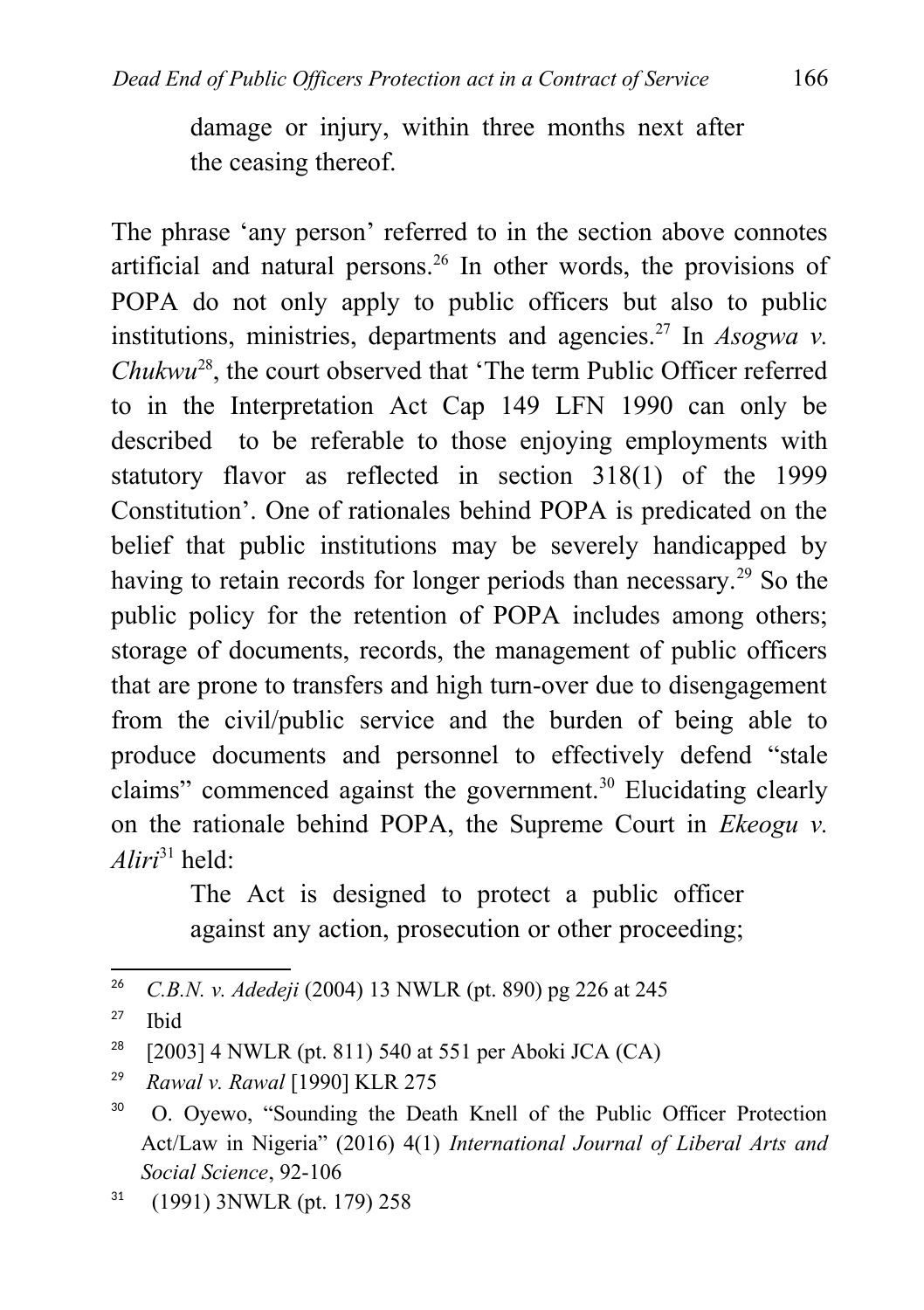*DELSU Law Review Vol. 7 2021*<br> *DELSU Law Review Vol. 7 2021* any law, public duty, or authority; or for any alleged neglect or default in the execution of any law, duty or authority, though, it does not afford protection for conduct that is criminal or acts done outside the scope of employment.<sup>[32](#page-9-0)</sup>

A number of cases will now be considered to illustrate the extent of gross injustice perpetrated by POPA particularly as it relates to employees under contract of service. In *Ibrahim v. Judicial Service Commission, Kaduna State*[33](#page-9-1), the plaintiff, an Upper Area Court Judge in Kaduna was wrongfully retired from office on 8/02/1985. He sued the Judicial Service Committee of Kaduna State for the wrongful retirement at the Kaduna State High Court. The defendants (that is, the Judicial Service Commission) raised a preliminary objection that the case was statute barred. The plaintiff in response contended that the Public Officer Protection Act applies only to public officers and it did not protect a public institution (Judicial Service Committee of Kaduna State). This argument was rejected and the court held that the case was statutebarred. The plaintiff appealed to the Court of Appeal and the Court dismissed the matter on the ground that it was statute-barred. He further appealed to the Supreme Court and the apex court equally rejected the argument that the Public Officers Protection Act applies only to public officers. The apex court held that the POPA applies, to both a public officer and public institution. As such, the plaintiff's case was conclusively dismissed as being statute barred<sup>[34](#page-9-2)</sup>

<span id="page-9-0"></span><sup>32</sup> Supra(n. 31); See also *Yabugbe v. C.O.P*. (1992) 4NWLR (Pt. 234) 152

<span id="page-9-1"></span><sup>33</sup> (1998) 12 S.C.N.J 255 at 272

<span id="page-9-2"></span><sup>34</sup> See *University of Jos v. Ikegwuoh* (2013) 9NWLR (Pt. 160) 478; See also *Kolo v. A.G. Federation* [2002] 45WRN 53 at 66-67 per Oduyemi JCA (CA)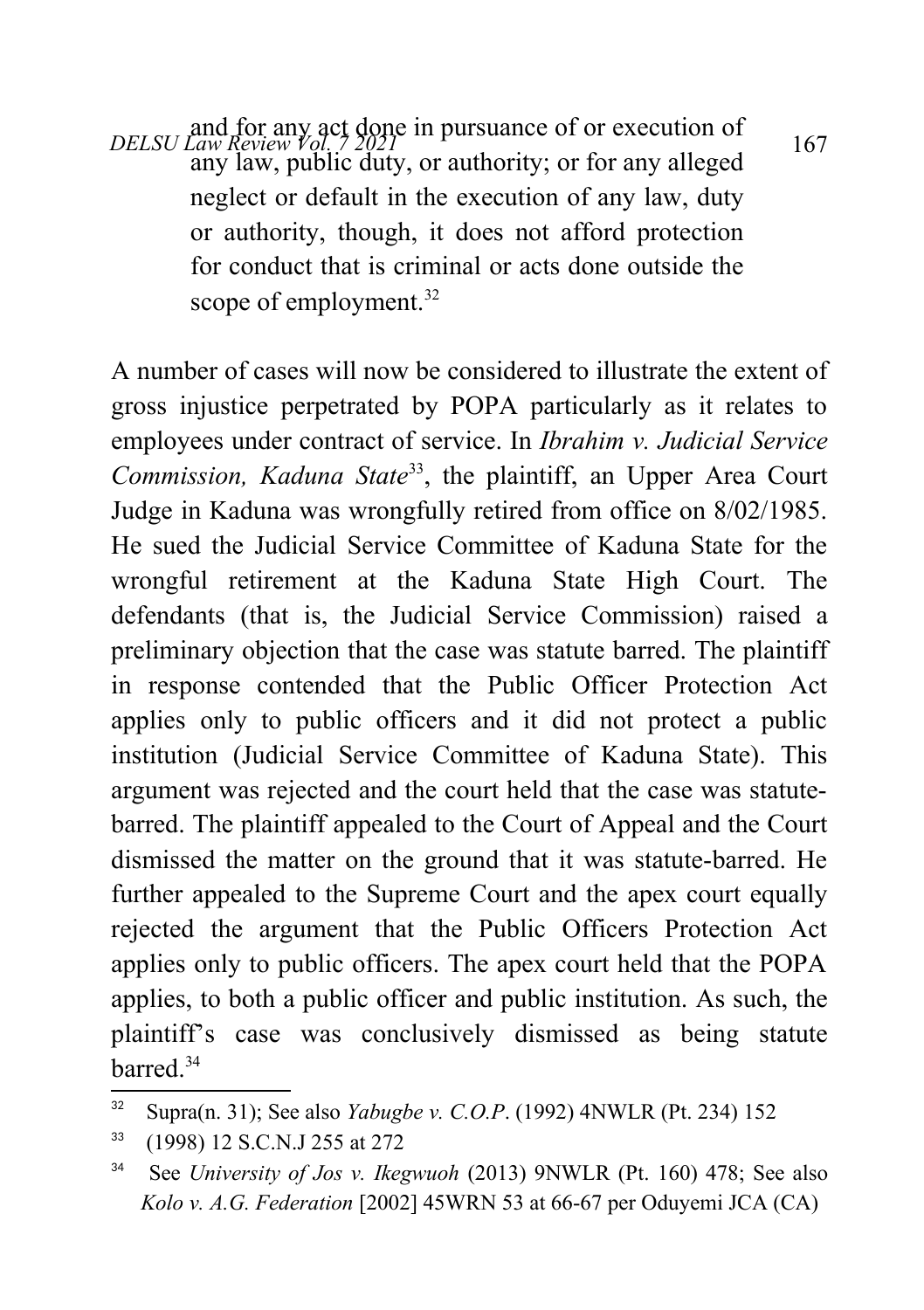In *Adigun v. Ayinde*<sup>[35](#page-10-0)</sup>, the hardship and injustice that arose from a rigid and legalistic interpretation of the outdated POPA was extremely disturbing. In this instant case, the Appellant who was a civil servant with the Federal Ministry of Agriculture had an automobile accident and sustained very serious injuries in the course of a trip on an official assignment; in an official car driven by the first Respondent who was a driver in the Ministry. The Appellant was rushed to the University Teaching Hospital in Ibadan, where he spent eighteen (18) months, and was further referred to a hospital in Edinburgh in the United Kingdom for treatment. He was paralyzed from the waist downwards owing to damage done to his spinal cord. He spent about three (3) years from the date of the accident, moving from one hospital to the other in search of medical treatment. His disability upon final discharge from hospital was assessed at  $100\%$ . On the  $21<sup>st</sup>$  of January, 1981 (a period of about three years) he commenced his action against the first Respondent and his employers, the Federal Ministry of Agriculture before the High Court. The Respondent objected to the hearing of the suit based on the provision of the Public Officers Protection Act. Consequently, the trial court upheld the objection and dismissed the suit as being statute-barred. Both the Court of Appeal and the Supreme Court affirmed the decision of the trial Court. Gladly, the Supreme Court observed the injustice in the statute but regrettably, it adopted the literal and plain interpretation of the Act and held that the action was statue-barred nonetheless.<sup>[36](#page-10-1)</sup>

<span id="page-10-0"></span><sup>35</sup> (1993) 8 NWLR (Pt. 313) 516

<span id="page-10-1"></span><sup>36</sup> See also the case of *Inspector Dominic Ibo v. Nigerian Police Force* Unreported Judgment of the National Industrial Court, Calabar Division in Suit No. NICN/CA/39/2014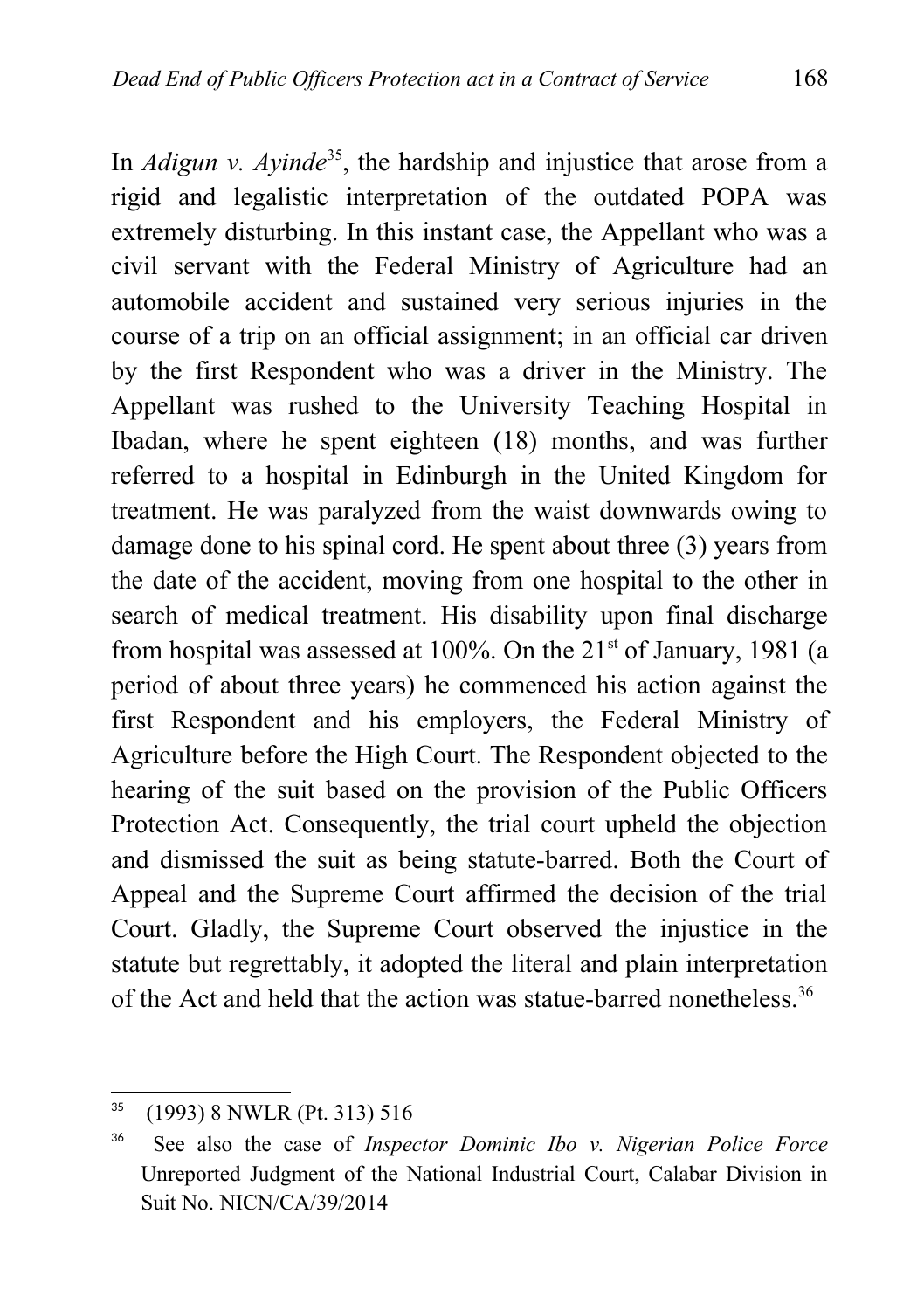Having recognized the manifest injustice occasioned by POPA,<br>*DELSU Law Review Vol. 7.2021* their Lordships should have taken a bold initiative to recommend the repeal of POPA. Sadly, aside from the emotional sympathy shown by the learned Justices, the Appellant got no legal remedy due to the technical application of POPA.

Employees under contract of service and litigants in general, should however have some respite and reprieve under the law when the delay is not due to their fault. The observation of Justice Denton-West, JCA (as he then was) in *Nwaka v. Head of Service, Ebonyin State*<sup>[37](#page-11-0)</sup> seems very instructive in this regard. In the case above, His Lordship with a rare effrontery pointedly observed that:

> ….the Public Officers Protection Act is providing an undeserved shield for public officers against ordinary citizens who as it were, may be ignorant of the provisions of the Act. It is my humble view that laws should operate to enhance the lives of the citizens and not to deprive the citizenry the opportunity to ventilate his grievances especially where there is an infraction of their entitlement and constitutional right.[38](#page-11-1)

The remark above is heartwarming but much more important is an urgent step to reform POPA so as to curtail its injustice. Interestingly, some States in Nigeria have removed the three months limitation period and make the limitation period the same with private individuals.[39](#page-11-2) In *Uduma v. Attorney-General of*

<span id="page-11-0"></span><sup>37</sup> (2008) 3NWLR(Pt. 1073( 156 at 163

<span id="page-11-1"></span><sup>38</sup> Supra

<span id="page-11-2"></span><sup>&</sup>lt;sup>39</sup> For instance, see the Limitation Law of Abia State, Cap. 24 of 2001; Ss. 42, 44; See also the Public Officers Protection and Limitation Law, Cap 102, 2009 of Eboyin State; Ss. 42 and 44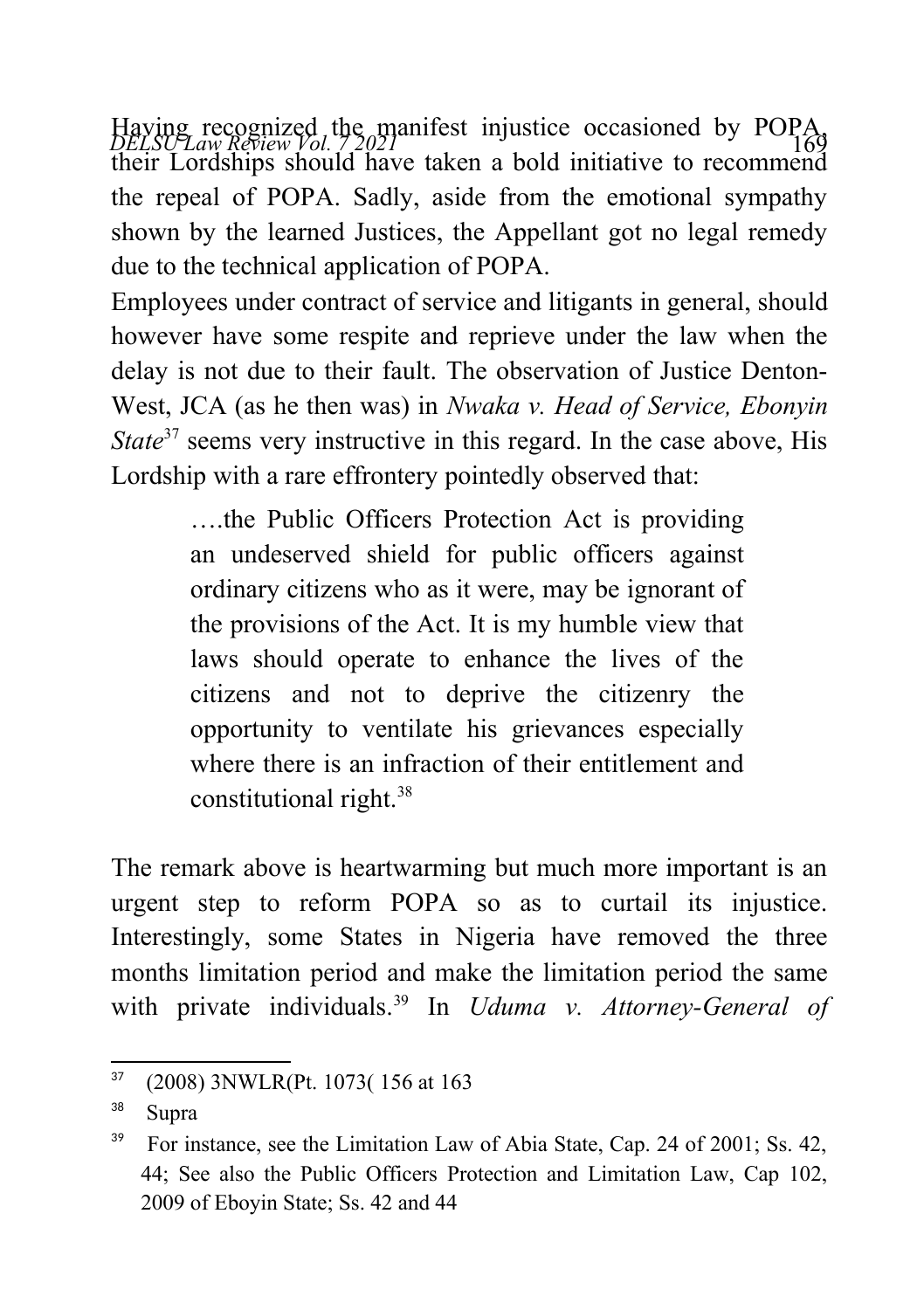*Ebonyin State*[40](#page-12-0), the Plaintiff was the Chief Accountant of the Ebonyin State Civil Service. His appointment was dismissed in a letter dated 20/05/2009 headed 'Dismissal' and signed by the Permanent Secretary Eboyin State Civil Service. The Lower Court struck out the suit on the ground that the action was statute-barred as it did not comply with the provision of section 2(a) of the Public Officers Protection Law of 1963, whereas the Plaintiff relied on the provisions of sections 42 and 44 of the Ebonyin State Limitation Law, Cap. 102 of 2009. On appeal, the Court of Appeal upheld the provisions of sections 42 and 44 of the Limitation Law of Ebonyin State and made the necessary orders for a retrial.

The new Limitation Law of Ebonyin State has dealt a serious blow to section 2(a) of POPA. This new legislation and the approach of the Court of Appeal in the *Uduma*'s case have effectively mitigated the hardship, injustice previously suffered by employees under contract of service.

# **4. Reflection on Recent Supreme Court's Judgment and the Dead-end of POPA for Employees under Contract of Service**

The crux of this work is to ascertain whether the recent Supreme Court's decision in *National Revenue Mobilization Allocation & Fiscal Commission v. Ajibola Johnson & 10 Ors* [41](#page-12-1) has effectively

<span id="page-12-0"></span><sup>40</sup> (2013) LPELR 21267 (CA)

<span id="page-12-1"></span><sup>&</sup>lt;sup>41</sup> (2019) 2 NWLR (Pt. 1656) 247 at  $270 - 271$ . In that case, Per Ariwoola JSC held inter alia that section 2(a) of the Public Officers Protection Act does not apply to contract of Service. His Lordship went on that the appellants in that case are not covered by the provisions of section 2(a) of the Public Officers Protection Act neither do they enjoy the umbrella of that Act in the contract of service involving the respondents as to render the respondents' action statute-barred. See also paragraph 44 of the recent decision of the apex Court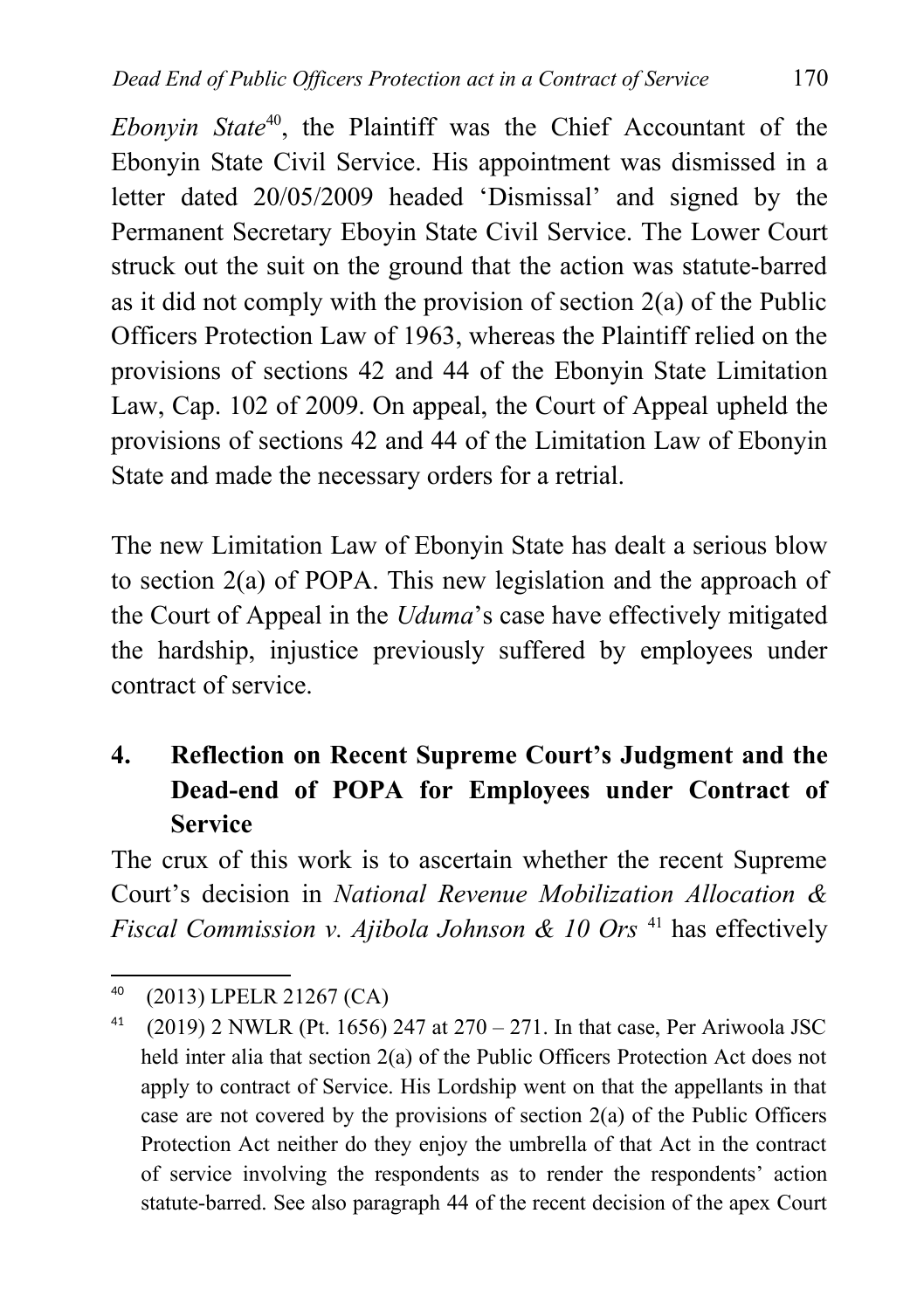extinguished the application of POPA to employees under contract<br>*DELSU Law Review Vol. 7* 2021 of service. The fact of this case is first considered before any other analysis. In this instant case, the respondents were amongst those invited for employment as staff of the  $1<sup>st</sup>$  appellant, a commission of the Federal Government of Nigeria. The respondents were later offered appointment by the  $1<sup>st</sup>$  appellant via exhibits 2, 2(a), 2(b),  $2(c)$ ,  $2(d)$ ,  $2(e)$  and  $2(f)$ . By their respective letter of appointment, the respondents were each required to submit medical certificate of fitness given by a government medical officer. Upon acceptance of the offer of appointment, each of the respondents was required to sign and return the duplicate copy of the letter of appointment attached to the said letter.

When the respondents reported for work after accepting their offer of appointment they were addressed by the Director of Personnel of the  $1<sup>st</sup>$  appellant. The respondents continued to report at the headquarters of the  $1<sup>st</sup>$  appellant until they were orally asked to stay away from work as there was said to be a directive from the then new government to stop all appointments made in the month of May, 1999. Consequent upon the said directive, the  $1<sup>st</sup>$  appellant wrote to the respondents to withdraw their appointments. The letters of withdrawal were exhibited. In the trial court, one of the prayers of the respondents was for an order directing the defendants to pay the plaintiffs all their salaries, emoluments and other entitlements due from  $1<sup>st</sup>$  June, 1999 to date. As both parties were still dissatisfied with the Court of Appeal decision, they appealed to the Supreme Court. The Supreme Court among other things considered the provisions of section 2(a) of the Public Officers Protection Act especially in respect of a contract of employment (contract of service). While the appellant was of the view that the

delivered on 19<sup>th</sup> September, 2019.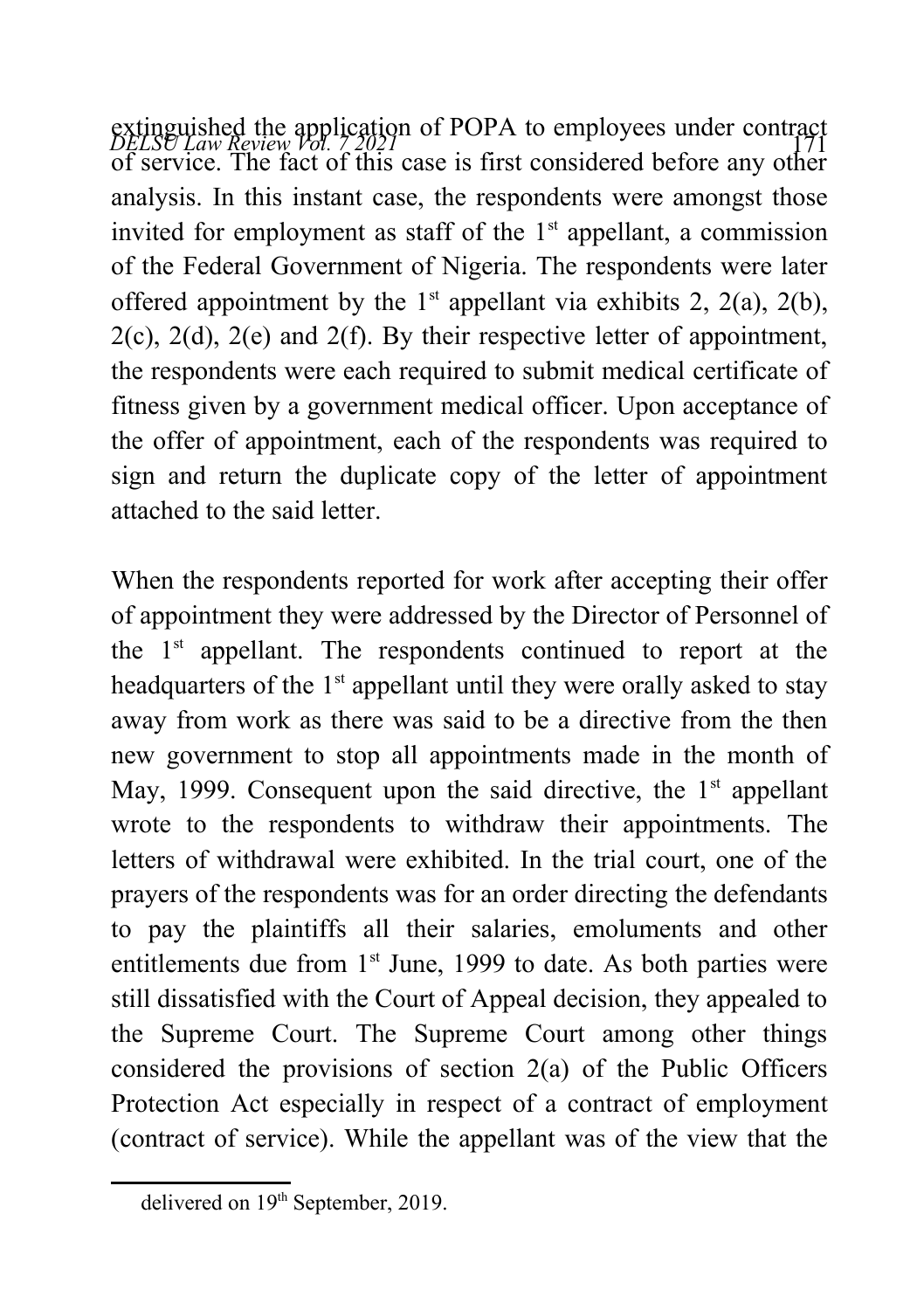respondents' suit was statute-barred having been brought outside the time limit stipulated under POPA, the respondents however contended that their suit was not caught up by the statute of limitation because the employees were under a contract of service. Their Lordships carefully observed that the respondents were on contract of service. The apex court rightly affirmed that the appellants did not enjoy the umbrella of Public Officers Protection Law in the contract of service involving the respondents. Their Lordships also averred that 'It is now settled law that section 2 of the Public Officers Protection Act does not apply to cases of contract.[42](#page-14-0)

This aspect of the judgment which emphatically pronounced that section 2(a) of the POPA is not applicable to contract of service deserves enormous commendation because it has shaped and transformed the face of employment law in Nigeria. Arising from this decision is the assumption that section 2(a) of POPA cannot exonerate employers from liability whenever they wrongfully violate the terms enshrined in the employment contract of their former employees. Aggrieved employees under a contract of service now have legal remedy for their long years of service. In Prof. Sinyeofori A. Brown v. University of Port Harcourt & 2 Ors<sup>[43](#page-14-1)</sup>, the National Industrial Court in Port Harcourt held among other decisions that:

> The current position of this Court on the provision of the Public Officers' Protection Act is that section 2(a) of this Act no longer applies to employment

<span id="page-14-1"></span>43 Unreported Suit No. NICN/PHC/02/2017

<span id="page-14-0"></span><sup>42</sup> See *Osun State Government v. Dalami Nigeria Ltd*. (2007) 9 NWLR (Pt. 1038) 66; See also *Nigerian Ports Authority v. Construzioni General, Farsura Cagefar Spa & Anor* (1974) 1. All NLR (Pt. 2)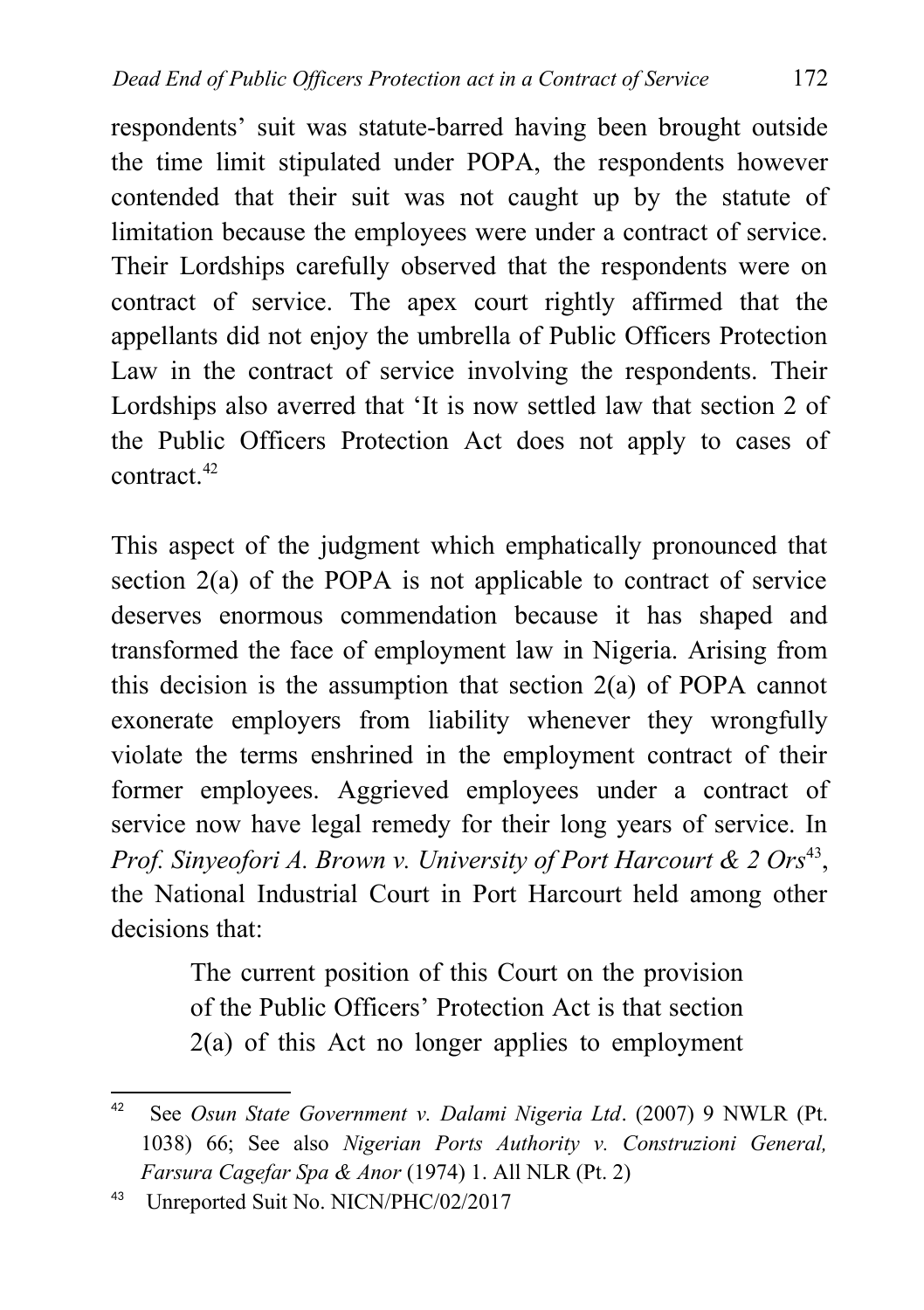*DELSU Law Review Vol. 7 2021* 1 the recent decision of the 173 Supreme Court on the case of *National Revenue Mobilization Allocation and Fiscal Commission & 2 Ors. v. Ajibola Johnson & 10 Ors.[44](#page-15-0)*

In *Prof. Sinyeofori's* case, a retired employee was able to obtain all his entitlements and his Professorial status was equally restored as the Court overruled the preliminary objection of the defendants who sought to frustrate the claimant's reliefs by relying on the much touted POPA. Gladly, the sound judgment of the apex court in *National Revenue Mobilization & Fiscal Commission & 2 Ors*, came to the aid of the Claimant thereby pronouncing a dead-end for POPA in employment matters especially under the purview of contract of service. Similarly, in the case of *Mr. Alukwe Okpara v.* AG. Rivers State & Anor,<sup>[45](#page-15-1)</sup> Hon. Justice F.I. Kola-Olalere while drawing inspiration from the case of *National Revenue Mobilization Allocation & Fiscal Commission & 2 Ors*. held:

> In the light of these case law positions on the application of the Act to contract of employment, I hold that section 2(a) of the Public Officers Protection Act is not applicable to the case at hand. Therefore, I further hold that the respondent's case is not barred by the provision of section  $2(a)$  of the Public Officers Protection Act.

<span id="page-15-0"></span><sup>44</sup> Supra  $(n. 41)$ 

<span id="page-15-1"></span><sup>&</sup>lt;sup>45</sup> Unreported Suit N. NICN/PHC/87/2017 Ruling delivered on 14<sup>th</sup> October, 2019. See also *Mr. Ibiwari Lovde Jack v. Niger-Delta Development Commission (NDDC) & Anor*. Unreported Suit N. NICN/YEN/82/2016 Available at,<https://www.nicnadr.gov/judgment/details.php?id=3313> Accessed 10<sup>th</sup> September, 2020.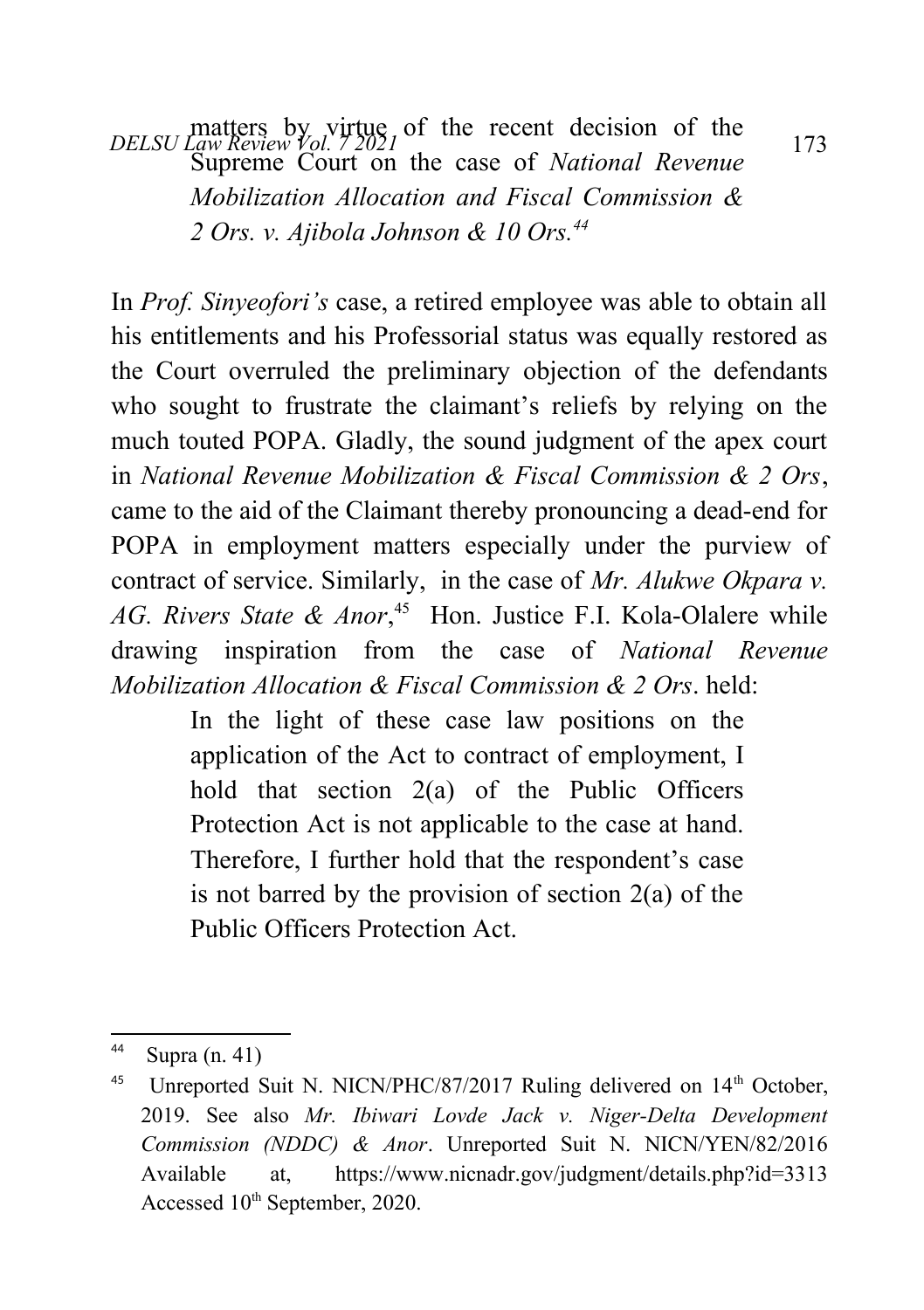It is noteworthy that section 16 of the Limitation Law of Rivers State has enlarged the limitation period to five years instead of the short duration of three months enshrined under POPA. For the avoidance of doubt, the said section clearly provides "No action founded on contract, tort or any other action not specifically provided for in Parts I and II of this Law shall be brought after the expiration of five years from the date on which the cause of action accrued."*[46](#page-16-0)*

The above statutory provision is highly commendable as it will significantly mitigate the hardship and injustice that an employee might have suffered if he had instituted his action outside three months (time frame) as stipulated in section  $2(a)$  of the POPA. It is important to state that the POPA also provides for some recognized exceptions. In effect, there are different instances where a public officer is not immuned from litigation under POPA. Some of the exceptions under the POPA include; cases of continuance of injury<sup>[47](#page-16-1)</sup>: commission of criminal action outside the public officers' duties do not exonerate the public officer from liability<sup>[48](#page-16-2)</sup>; cases of recovery of land and land disputes<sup>[49](#page-16-3)</sup>; breaches of contract and claims for work and labour done. This work considers it necessary to briefly discuss the exception of breach of contract under POPA. It has long been settled that an action for breach of contract does not fall within the purview of section 2(a) of POPA. Emphasizing

<span id="page-16-0"></span><sup>46</sup> See the Limitation Law of Rivers State, Cap; 80 of 1990

<span id="page-16-1"></span><sup>47</sup> *Adigun v. Ayinde* (supra)

<span id="page-16-2"></span><sup>48</sup> See the case of *Kwara State Pilgrims Welfare Board v. Jimoh Baba* (2018) LPELR 43912 (SC) where the Supreme Court held that POPA will not apply where there is evidence of bad faith on the part of the public officer.

<span id="page-16-3"></span><sup>49</sup> See the opinion of His Lordship, Galadima J.S.C. in *Attorney General of Rivers State v. Attorney-General of Bayelsa State & Anor*. (2013) 3 NWLR (Pt. 1340) 123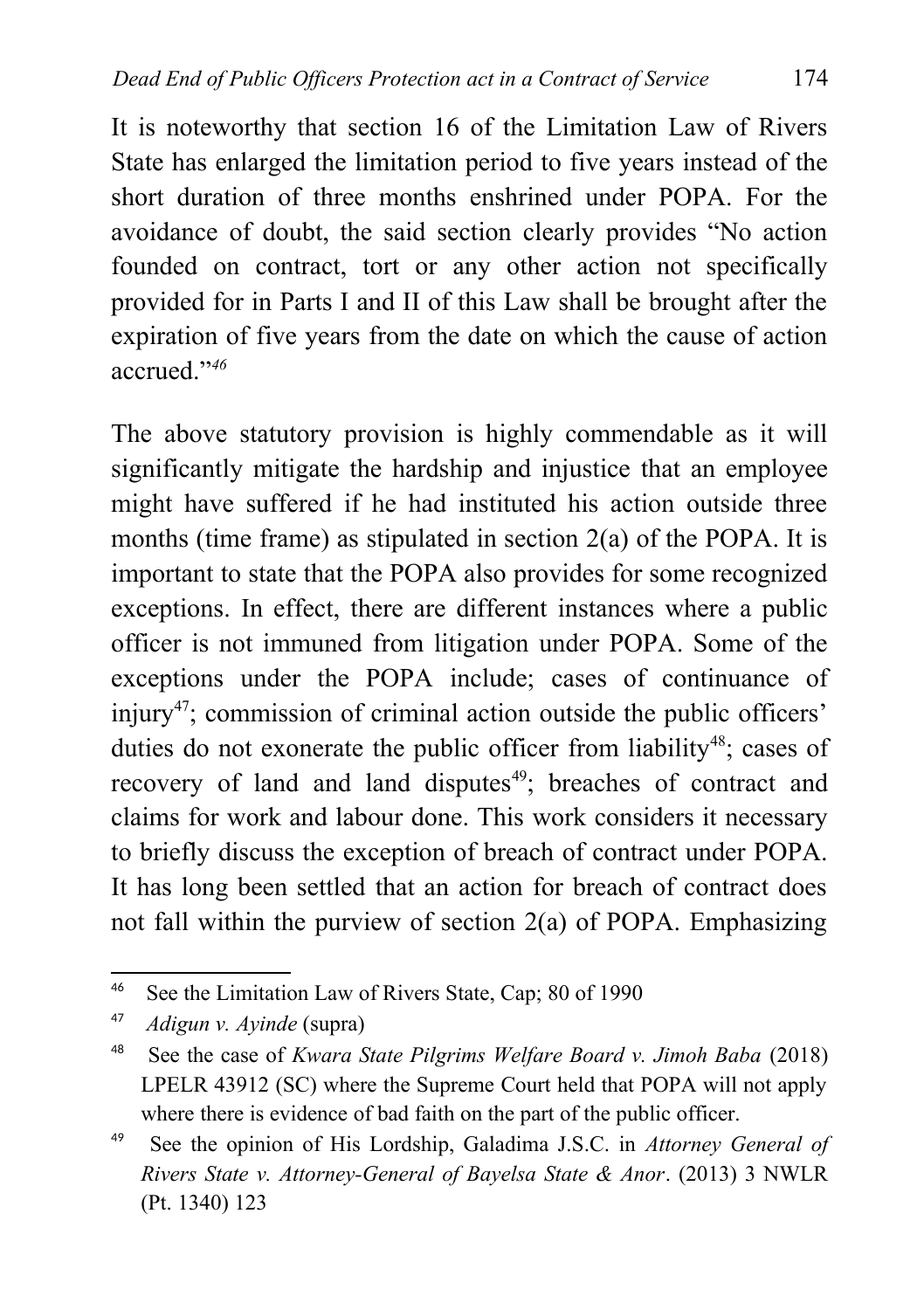on this exception, Mohammed (JSC) clearly observed in the case of<br>*DELSU Law Review Vol.* 72021<sub>50</sub> *FGN v. Zebra Energy Ltd.* <sup>[50](#page-17-0)</sup> thus:

> The provisions of the Public Officers Protection Law are not absolute. The provisions do not apply in actions for recovery of land, breaches of contract, claims for work and labour done. See *Okeke v. Baba* (2000) 3 *Soule v. L.E.D.B*. (1965) LIR 118. The Public Officers Protection Act was not intended by the Legislature to apply to contract …

The exception of POPA on ground of breach of contract deserves a lot of commendation because it enables litigants or contractors claim the reliefs entrenched in a contract in case a public officer contravenes his contractual obligation and decides to plead POPA, such argument will not be tenable any more. The hardship and injustice on commercial world is better imagined than felt assuming public officers were shielded from contractual breaches, there would have been great chaos in commercial agreements in Nigeria.

The other striking exception relevant to this discourse is the exemption that permits claims for work and labour done. It is also settled law that section 2 of the Public Officers (protection) Act does not apply to claims in respect of work and labour done and cases of contract<sup>[51](#page-17-1)</sup>. In the case of *Nigerian Ports Authority v. Construzioni General Farsura Cogefar Spa & Anor*<sup>[52](#page-17-2)</sup>, the Court

<span id="page-17-0"></span><sup>50</sup> (2002) 18 NWLR (Pt. 798) 162 at 196

<span id="page-17-1"></span><sup>51</sup> A. Odusote, 'The Nigerian Public Officers Protection Act: An Anachronistic Legislation Yearning for Reforms' (2019) 9(1) *Journal of Public Administration and Governance* 219 - 235

<span id="page-17-2"></span><sup>52</sup> (1974) 1 ALL N.L.R. 463 at pp. 476 6o 477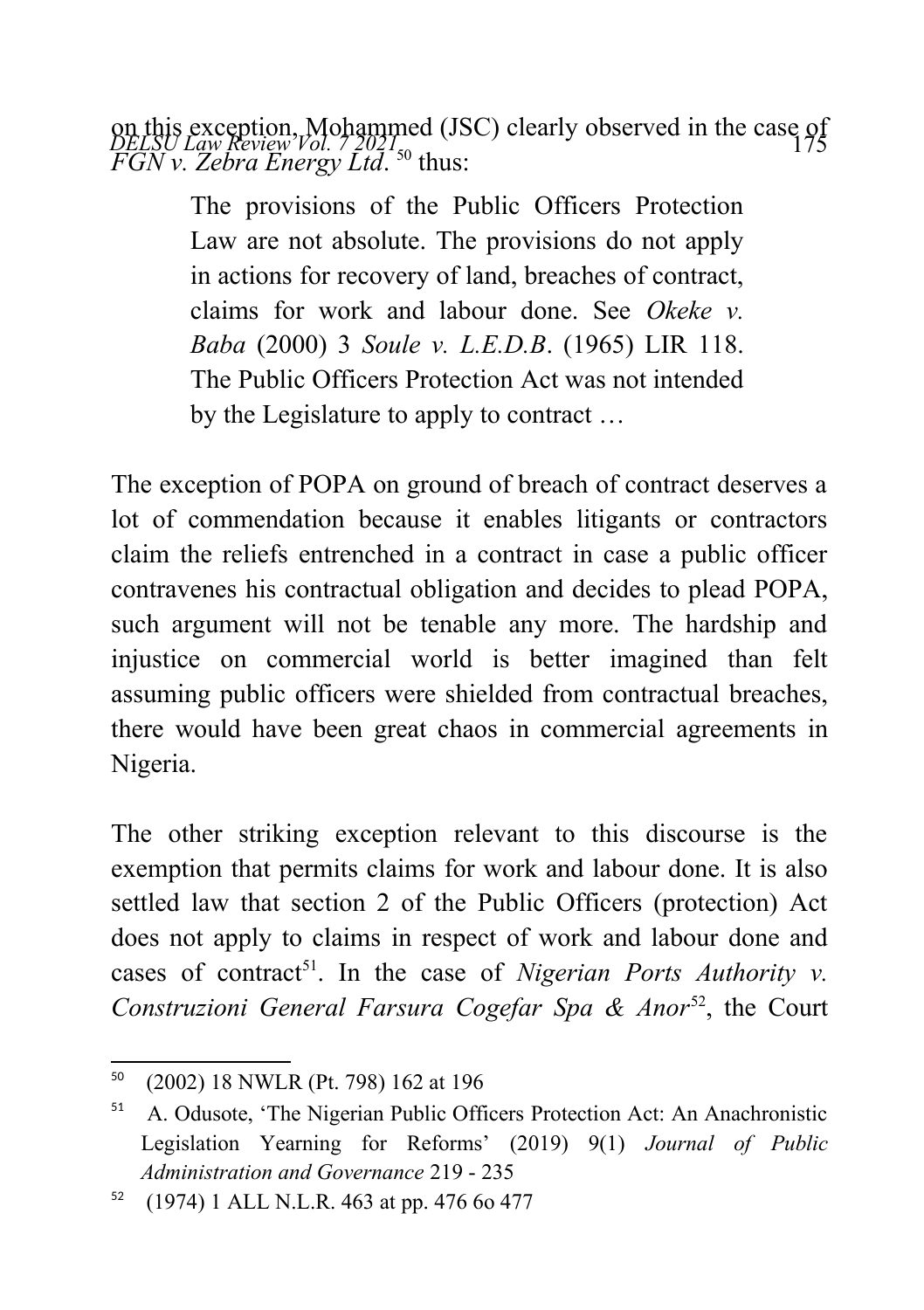expressly noted that POPA does not apply to cases of contract. In reaching this conclusion, the Court made reference to the case of Salako v. L.E.D.B. and Anor<sup>[53](#page-18-0)</sup>, where de Commarmond S.P.J. interpreted the provisions of S. 2 of the Public Officers Protection Ordinance which is nearly similar to section 97 of Nigeria Ports Authority, Act. Their Lordships affirmed the law as follows:

> I am of the opinion that section 2 of the Public Officers Protection Ordinance does not apply in cases of recovery of land, breaches of contract, claims for work and labour done, etc. We too are of the opinion that de Commarmond S.P.J. has quite rightly stated the law in the passage of his judgment cited above. It seems to us that an enactment of this kind, i.e. S. 97 of the Ports Act is not intended by the Legislature to apply to specific contracts*.*

 The above decision is sound in law and extremely beneficial to the commercial world in Nigeria. Assuming public officers were also shielded from any claims for work and labour, it could have been catastrophic for business concerns and survival. Besides, if workers were debarred from making claims for work done and labour rendered, as a result of Public Officers Protection Act, it could have created and promoted a system of exploitation. This would have been a clear breach of section 34 of the 1999 Constitution of the Federal Republic of Nigeria (as amended).<sup>[54](#page-18-1)</sup> This could have also amounted to a serious infraction of the Labour Act, 1974.<sup>[55](#page-18-2)</sup> Suppose a labourer/employee after completing his work under a

<span id="page-18-0"></span><sup>53</sup> 20 NLR 169

<span id="page-18-1"></span><sup>&</sup>lt;sup>54</sup> 1999 CFRN (as amended) guarantees dignity of human person and prohibits torture or inhuman or degrading treatment.

<span id="page-18-2"></span><sup>&</sup>lt;sup>55</sup> See the Labour Act, Cap. L LFN, 2004; s. 46.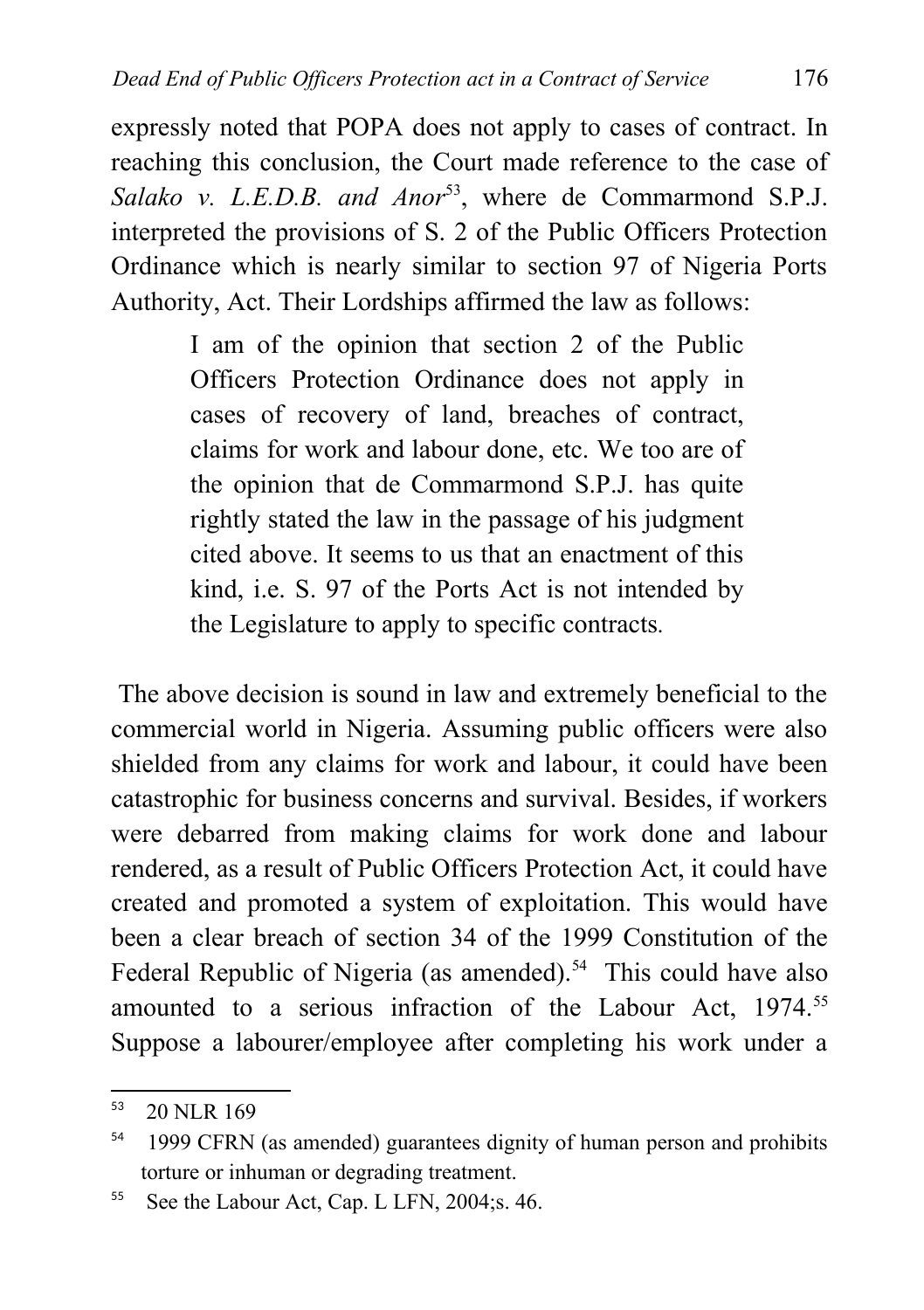contract was denied his just wages by an employer who refuses to *pELSU Law Review Vol.* 77 honour claims for work and labour done on the basis of statutory bar stated under POPA, it would have been unconscionable and generated great hardship particularly for the employee. In an outright objection to neglect or ill-treatment of workers, the Labour Act provides:

> (1) Any employer who neglects or ill-treats any worker whom he has contracted to employ in accordance with this part of this Act shall be guilty of an offence, and on conviction shall be liable to a fine not exceeding N500.00 or to imprisonment for a term not exceeding one year, or to both.

While the above provision is commendable for entrenching dignity of labour but imposing a fine of N500.00 in this modern age for maltreatment of workers by employers is not a sufficient deterrent. A major reform is required under the Labour Act. The dead end of POPA is a relief to employees under contract of service because such employee can now seek redress in court and may be granted all their entitlement and obtain justice despite the statutory bar enshrined in POPA.<sup>[56](#page-19-0)</sup> One of the legal implications of this line of thought is that preliminary objections which rigidly insist on the application POPA to a contract of service may be fruitless as the position has now changed especially in respect of employees under contract of service.<sup>[57](#page-19-1)</sup>

### **5. Recommendations**

<span id="page-19-0"></span><sup>56</sup> See POPA; s. 2(a); See also the case of *National Revenue Mobilization Allocation & Fiscal Commission v. Ajibola Johnson & 10 Ors* (supra)

<span id="page-19-1"></span><sup>57</sup> *Prof. Sinyeofori A. Brown v. University of Port Harcourt & 2 Ors* (supra)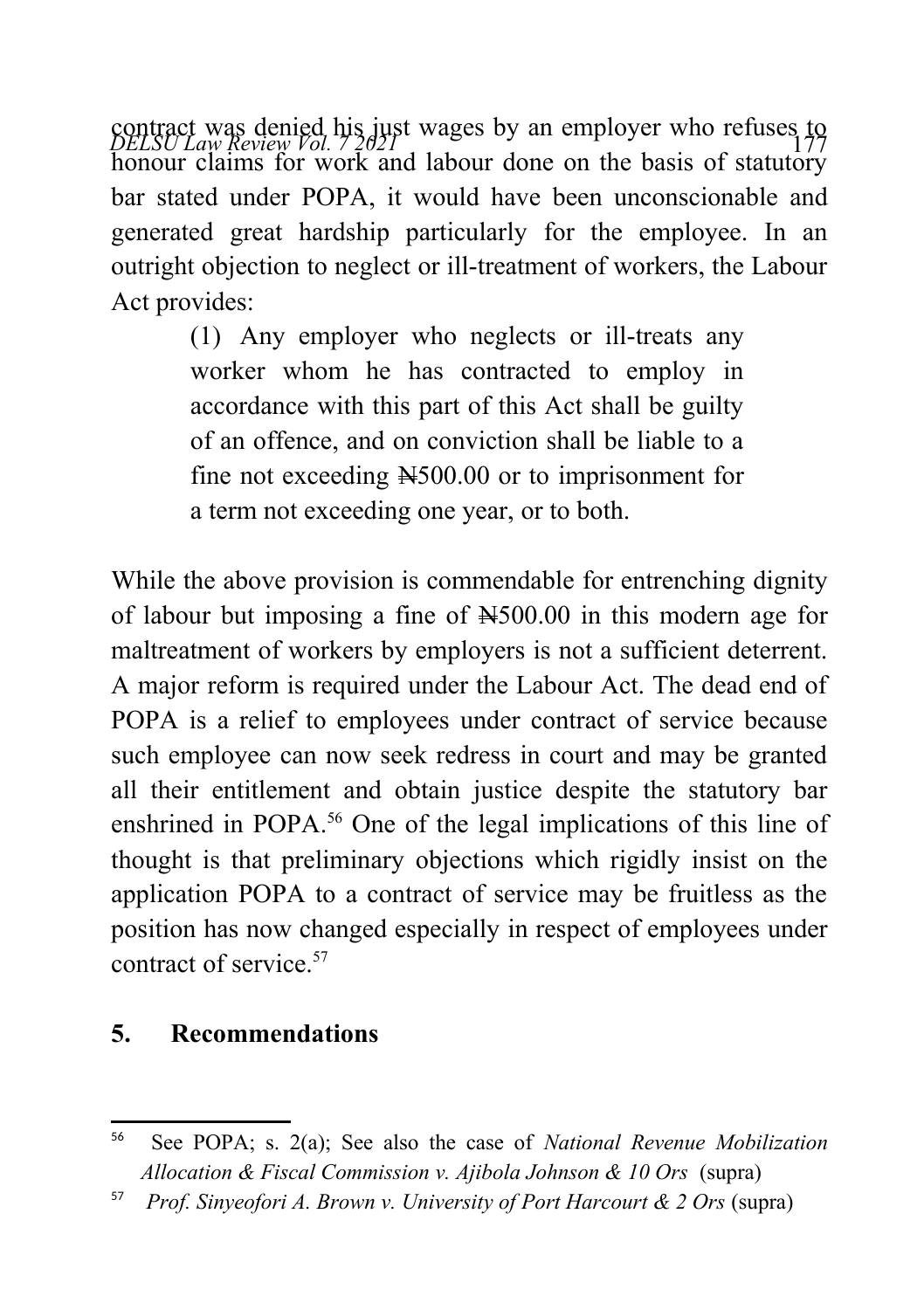From the arrays of judicial authorities considered what seem discernable is that most litigants who pleaded POPA, succeeded on the ground of technicality under section  $2(a)$  of POPA. This has often led to great dissatisfaction, injustice and hardship for employees who had no legal remedy due to the anachronistic provision of POPA. It is recommended that the (time frame) limitation period of three months be enlarged to five or six years so that an aggrieved employee can have ample time to ventilate his grievances. The Rivers State Limitation Law which expanded the Limitation period to five years is highly commendable. It is also suggested that POPA should be holistically reviewed so as to make it attuned with current trend in Nigerian legal system as well as international best practices. It is submitted that POPA has outlived its usefulness because its outdated provision has been a clog in the wheel of justice. Accordingly, I think it is high time that the National Assembly repealed POPA in its entirety. On the part of the |Justices in the temple of justice, it is recommended that judicial activism and substantial justice should be applied so as to whittle the devastating impact of section 2(a) of POPA in deserving cases.

### **5.1 Conclusion**

The recent decision of the Supreme Court in *National Revenue Mobilization Allocation & Fiscal Commission & 2 Ors* is a watershed in the annals of employment law in Nigeria. This judgment has effectively pronounced a dead end to the application of POPA especially as it relates to employees under contract of service. The death knell to POPA in this aspect of law has now brought tremendous respite to employees who could have borne devastating emotional trauma had the Supreme Court allowed the application of POPA to contract of service. It seems however those